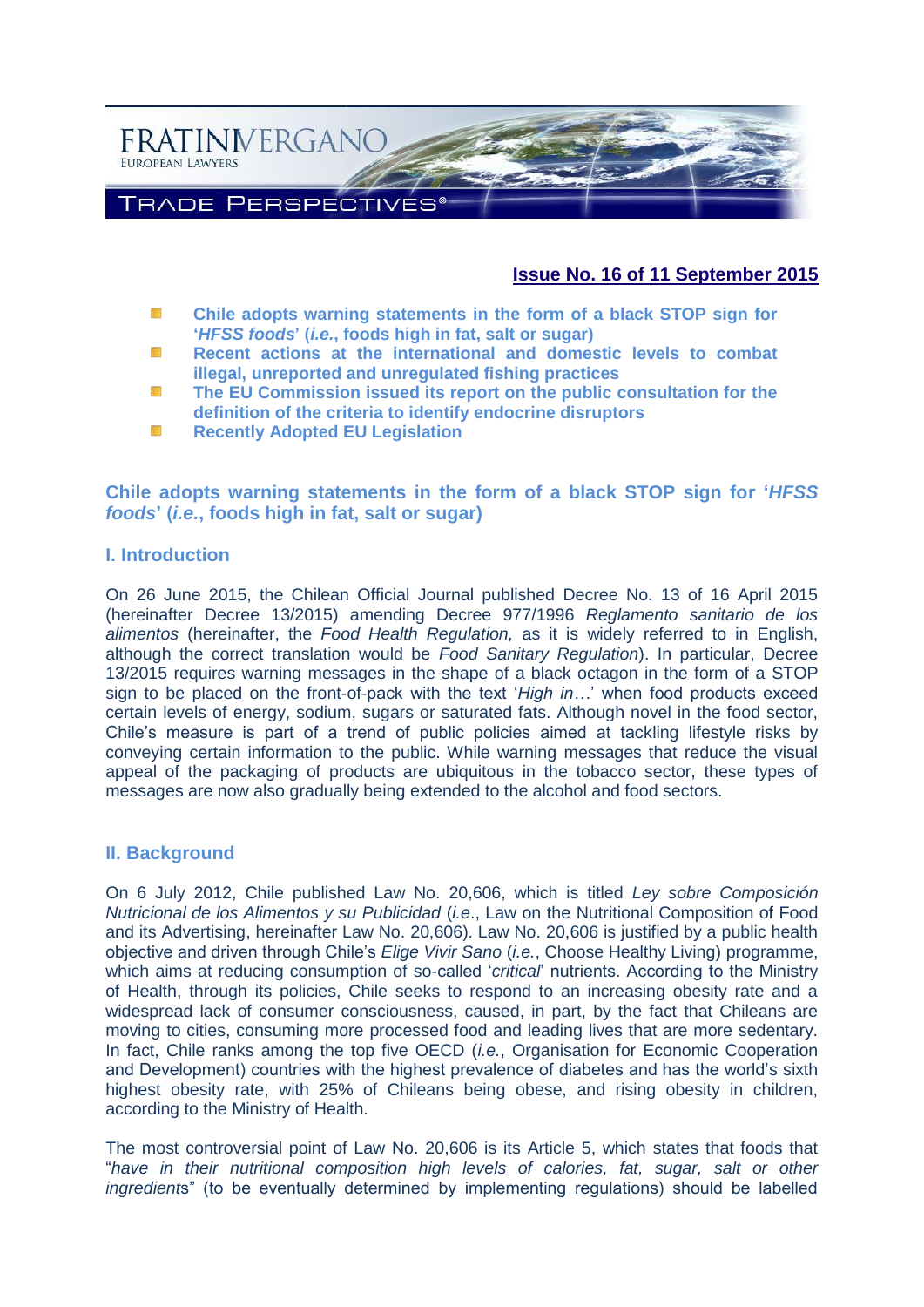'*high in calories*', '*high in salt*', etc., or carry equivalent denominations. Under Article 5, the Ministry of Health must determine in regulations the limits of such ingredients, as well as the shape, size, colour, proportions, characteristics and content of the labels. Food manufacturers and importers must ensure that the information on the label of their products be complete and accurate and that the process of preparing the food complies with good manufacturing practices ensuring food safety. According to Article 6 of Law No. 20,606, foods bearing warning messages are prohibited from sale and promotion at elementary and high schools. This instrument also regulates food advertising and, in this sense, expressly prohibits advertising of products, referred to in Article 5, that are targeted at children under 14, as well as the use for such products of commercial hooks that attract children (such as gifts, contests or games, *inter alia*). Law 20,606 also requires that all food advertising in mass media be accompanied by a message (to be determined by the Ministry of Health) promoting a healthy lifestyle.

In recent years, measures implementing Law No. 20,606 have been discussed at the national level in Chile (in public consultations) and, at the international level, in the context of the WTO Committee on Technical Barriers to Trade (hereinafter, TBT Committee). On 16 January 2013, Chile notified members of the WTO TBT Committee of a proposed amendment to the *Food Health Regulation* implementing Law 20,606 under Article 2(10)(1) of the WTO Agreement on Technical Barriers to Trade (hereinafter, TBT Agreement). This provision requires that WTO Members, upon adoption of a technical regulation, notify immediately other Members through the WTO Secretariat of the particular technical regulation and the products covered, with a brief indication of the objective and the rationale of the technical regulation, including the nature of the urgent problems. At the meeting of the TBT Committee of 5-7 March 2013, certain WTO Members (in particular the US, Mexico and the EU, but also Argentina, Guatemala, Peru, Canada and Colombia) expressed their support for Chile's public health objectives of reducing obesity and related non-communicable diseases (hereinafter, NCDs), but raised concerns regarding Chile's proposed amendments to its *Food Health Regulation*. The reason was that, according to the proposal, certain categories of food would need to bear labels informing and encouraging consumers to avoid excessive intake of certain nutrients that may lead to obesity and related NCDs. Moreover, products containing a critical amount of certain nutrients (*e.g.*, fat, sugar and salt) would have to bear labels such as '*high in salt*', '*high in calories*' or equivalent warnings. According to the proposal, these warnings would need to be placed in the middle of an octagonal icon (*i.e.*, a STOP sign) occupying no less than 20% of the main surface of the package, be located in the upper right corner, and have a size of at least 4 square centimetres. WTO Members claimed that the amendment was not based on the relevant guidelines of the FAO/WHO Codex *Alimentarius* (hereinafter Codex); that WTO principles relating to the preparation of technical regulations, such as transparency, proportionality and scientific basis, had been breached; and that the measure would create unnecessary obstacles to international trade.

WTO Members use meetings of the TBT Committee to flag and discuss concerns about technical regulations affecting products and services that they believe hinder international trade and adversely impact competitive opportunities. Regulations concerning food and beverages (in particular, restrictive labelling and packaging measures, product standards, and marketing and sales restrictions) are often the subject of specific trade concerns at these meetings. WTO Members often question the evidence supporting the specific measures and inquire about the possibility of adopting less restrictive alternative measures to ensure, as required by the relevant WTO agreements, that technical regulations be not more trade restrictive than necessary. Only representatives of WTO Members attend TBT Committee meetings, which are, however, opportunities for the relevant industries (*e.g.*, the food industry) to engage with their respective governments and provide supporting technical and factual information.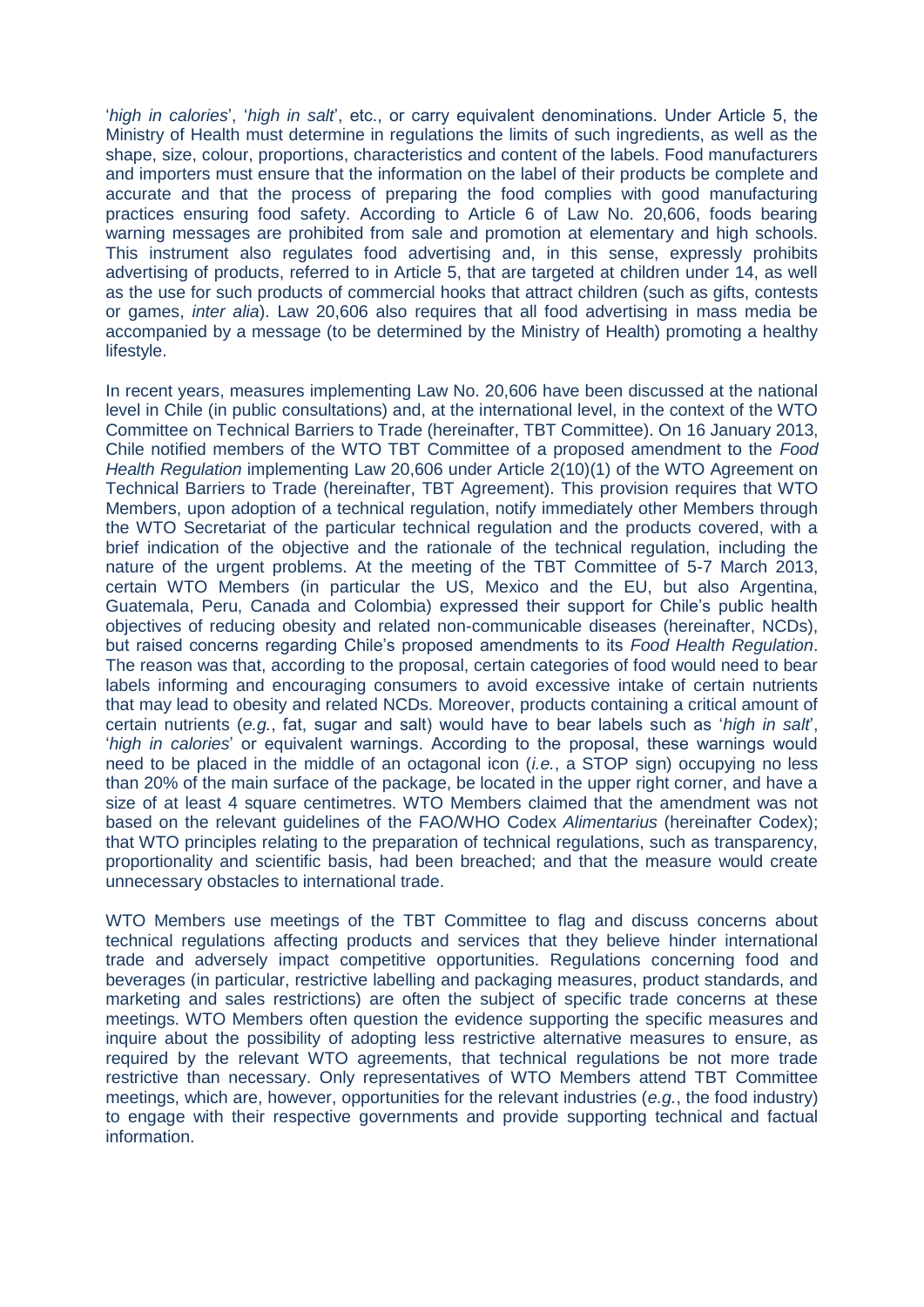The concerns voiced by numerous WTO Members (*i.e.*, Brazil, Mexico, Guatemala, the EU, the US, Switzerland, Australia, Argentina, Canada, Colombia and Costa Rica) at the WTO TBT Committee meeting of 30-31 October 2013 appeared to be successful in '*watering down*' Chile's measure. On 17 December 2013, Chile published Decrees No. 12/2013 and 28/2013 of the Ministry of Public Health implementing Law 20,606. Decree No. 12/2013 amending the *Food Health Regulation* was the most remarkable, in that it set out the limits of critical nutrients for different food categories and defined the characteristics of the warning statements when these limits are exceeded. In turn, Decree No. 28/2013 approved the "*Manual of graphic standards of healthy living messages in food advertising*" (associated with the "*Choose Healthy Living*" educational campaign). Both decrees were to take effect six months after their publication, with one important exception, *i.e.*, the obligation to introduce warning statements on products exceeding the regulatory limits should gradually enter into force, according to the following deadlines: six months after publication for saturated fat, one year for sugar and eighteen months for sodium and calories. As compared to the Government's initial proposal, these amendments toned down the shape of the labels and reduced the number of covered products. In particular, the big black octagon became a smaller hexagon with the possibility for operators to choose among red, blue or green warning statements. In addition, the regulatory limits for calories, saturated fat, sugar and sodium were no longer called '*critical limits*' and they had to be indicated per portion and not per 100g.

However, a few days before Decrees No. 12/2013 and 28/2013 entered into force, on 14 June 2014, Chile's Official Journal published a modification of said decrees (by Decrees No. 102/2014 and No. 103/2014), which postponed their entry into force until 30 June 2015, citing a number of weaknesses in the published texts that required a comprehensive review. *Inter alia*, it was argued that the application in its current form could confuse consumers, including that a green label stating a product is '*high in sugar*' could appear to be a positive message.

The revisions were eventually implemented, first, with respect to Decree No. 12/2013, on 19 August 2014, through a new proposal amending the *Food and Health Regulation* and calling for public consultations. On 22 August 2014, Chile notified this proposal to the TBT Committee with 60 days for comments. The new proposal simplified the scope and the classification of food products for purposes of defining the limits of energy, saturated fat, sugars and sodium. The scope covers foods and food products, with a number of exceptions including foods when their content in certain nutrients is equivalent to the one contained in its 'natural' state. According to Chile's food industry sources, this will affect 90% of the food, while Chile's Government admits that it affects 60%. In regards to the classification, the proposal made only a distinction between solid and liquid foods. The limits were again indicated per 100g instead of per portion (*e.g.*, 4g/100g of saturated fats in solid food and 3g/100g of saturated fats in liquid foods). The rules on the graphic characteristics of the warning symbol were again modified, *i.e.*, a black octagon is prescribed with the wording '*excess in …*' instead of '*high in ...*' for each relevant nutrient exceeding its respective limit (whereas, in the original version, two or more nutrients could be grouped in one symbol). Under the new proposal, the text '*Ministry of Health*' must appear underneath this wording. The provisions of the new draft were supposed to enter into force six months after its publication without exception (*i.e.*, thereby deleting the gradual escalation of the obligations to label the different nutrients). The proposal was assessed and discussed at the TBT Committee meetings on 5-6 November 2014 and 18- 19 March 2015. In this context, WTO Members recalled the concerns voiced in previous meetings and noted the legal uncertainty created by Chile's successive modifications to its draft text.

At the TBT Committee meeting of 17-18 June 2015, Chile announced that, on 13 April 2015, its President and the Minister of Health had signed the relevant decree. Chile clarified that the decree had been subsequently transmitted to the office of the Comptroller General, with a view to assess its overall legality in light of Chile's legal framework. However, on 16 June 2015, the Ministry of Health withdrew the decree in order to make a number of amendments.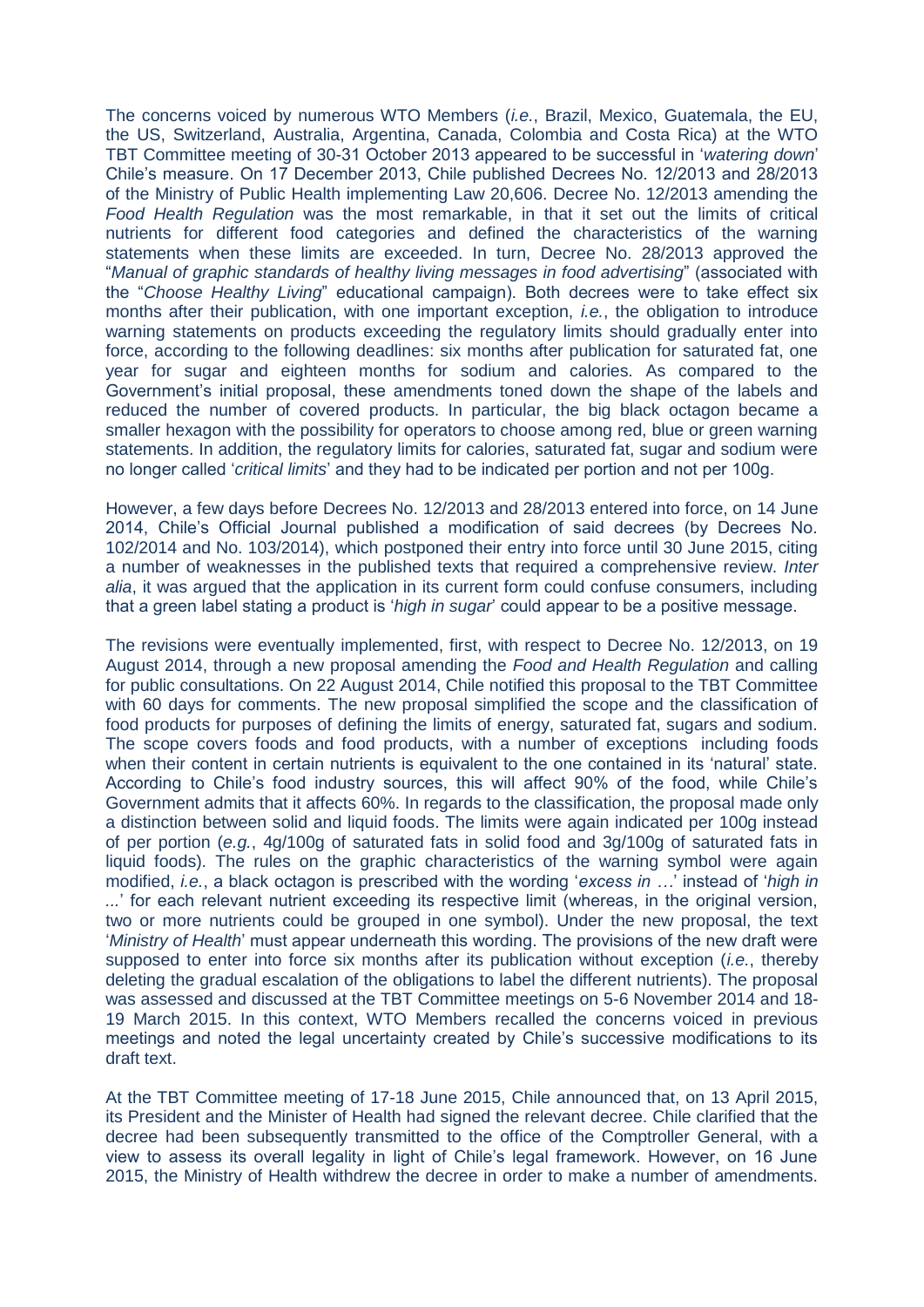At the meeting, Chile noted that an amended decree would be notified to the TBT Committee by means of an *addendum* to the original notification and indicated that it expected that an amended decree be available by the end of June 2015.

Finally, on 26 June 2015 (*i.e.*, only a few days after the meeting), Chile's Official Journal published Decree No. 13/2015 of 16 April 2015 amending the *Food Health Regulation*. Decree No. 13/2015 repeals Decrees No. 12 and No. 28 of 2013, as modified by Decrees No. 102 and No. 103 of 2014, and its main provisions are set to enter into force on 27 June 2016. Decree No. 13/2015 provides, in particular, that the mention of '*high in …*' be again incorporated (instead of '*excess in ...*') in an octagon with black background. The limits triggering the '*high in …*' labels will be lowered (*i.e.*, made stricter) over time. For example, as of 27 June 2016, solid food with 22.5g/100g of sugar (and liquid foods with 6g/100g) will need to be labelled with a black octagon, which states '*high in sugar'*, while as of 27 June 2017, this obligation will already apply to solid foods containing 15g/100g of sugars (and liquid foods containing 5g/100g). As of 27 June 2018, '*high in sugars'* labels will be required for solid foods containing 10g/100g of sugars (and liquid foods containing 5g/100g). In a similar way, the limits for energy, sodium and saturated fats in solid and liquid foods will be tightened over the same period. Decree No. 13/2015 foresees that the size of warning statements be proportional to the area of the main surface of the label (as opposed to the main surface of the packaging as originally foreseen) and be approximately within a range of 4 to 7.5% of it. Moreover, the use of stickers is expressly permitted to (apparently) facilitate the adjustment of foreign companies that export food products to the Chilean market. In these points, including the less restrictive size of the additional warnings and less burdensome placement requirements, Chile appears to have made some concessions to other WTO Members and their food industries. This clearly shows the importance for businesses to follow WTO developments and to assist their governments in discussing specific trade concerns within the WTO.

### **III. Comment**

With the publication of Decree 15/2015, which is set to enter into force in 2016, the '*saga*' of the Chilean warning messages for foods exceeding certain levels of energy, sodium, sugars and saturated fats appears to have ended (at least, for the time being). Chile appears to have addressed some of the other WTO Members' concerns, such as those related to the size of the warning messages (which are considerably smaller than in the original proposals) and the possibility to use stickers. However, the matter still raises a number of procedural and substantive legal questions. In particular, Chile's different measures may run counter not only to certain provisions of the TBT Agreement, but also to the Agreement on Trade-Related Aspects of Intellectual Property Rights (hereinafter, TRIPs Agreement). In relation to the procedure, the Chilean Government appears to have failed to comply with the transparency obligation set out in Article 2.9 of the TBT Agreement, inasmuch as Law No. 20,606 (which is the legal base for the amendments to the *Food Health Regulation*) was never notified to the WTO Secretariat. Arguably, Law No. 20,606 presents the characteristics of a technical regulation, as provided for in Annex 1 to the TBT Agreement. This provision states that a technical regulation is a document that lays down product characteristics or their related processes and production methods, including the applicable administrative provisions, with which compliance is mandatory. A technical regulation may also include or deal exclusively with terminology, symbols, packaging, marking or labelling requirements as they apply to a product, process or production method. In US – Tuna II (Mexico), the WTO Appellate Body established three criteria for determining whether a measure was a '*technical regulation*' in the sense of paragraph 1 of Annex 1 of the TBT Agreement, *i.e.*, (i) that the measure apply to an identifiable product or a group of products; (ii) that it lay down one or more characteristics of the product; and (iii) that compliance with the product characteristics be mandatory. These criteria are arguably met by Law 20,606.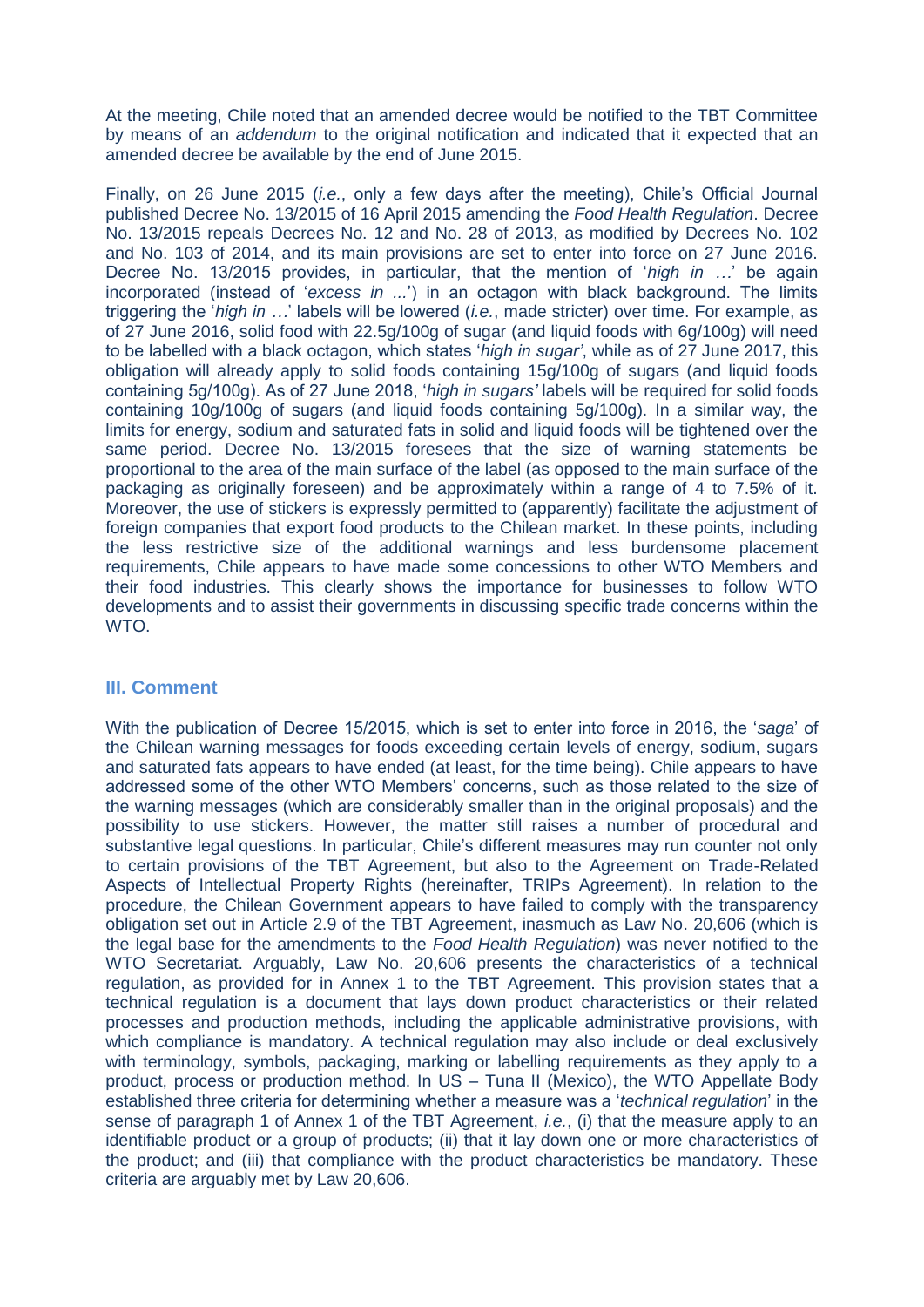According to Article 2.2 of the TBT Agreement, Members must ensure that technical regulations do not create unnecessary obstacles to international trade. For this purpose, technical regulations must not be more trade-restrictive than necessary to fulfil a legitimate objective (*e.g.*, the protection of human health). It appears that the Chilean measure's objective could be addressed by more effective and less trade-restrictive public policies. Article 2 of Law No. 20,606 already establishes an obligation to provide nutritional information, and the rationale for imposing additional warnings is not clear. Other less trade-restrictive information measures (such as launching campaigns to encourage the population to eat healthily and promoting physical activity programmes) also appear to be available for Chile's consideration.

Article 2.4 of the TBT Agreement provides that technical regulations must be based on the relevant international standards. Section 5 of the Codex Guidelines on Nutrition Labelling (CAC/GL2-1985) recommends in relation to supplementary nutrition information that it should intend to increase consumers' understanding of the nutritional value of their food and that it should assist in interpreting the nutrient declaration. The Codex Guidelines on Nutrition Labelling state that the information contained in the nutrient declaration "*should not lead consumers to believe that there is exact quantitative knowledge of what individuals should eat in order to maintain health, but rather to convey an understanding of the quantity of nutrients contained in the product"*. In addition, these guidelines provide that the use of supplementary nutrition information on food labels should be optional and should only be given in addition to (and not in place of) the nutrient declaration. There are alternative approaches under the Codex guidance, which provide consumers with information to make appropriate dietary choices and reduce their risk of diet-related NCDs. For example, the Codex Guidelines for Use of Nutrition and Health Claims (CAC/GL 23-1997) and the Codex Guidelines on Nutrition Labelling establish conditions for voluntary '*low*', '*free*', or '*no added*' claims in tandem with mandatory nutrition labelling for energy and the nutrients fat, saturated fat, cholesterol, sodium, sugars (and consideration of trans fatty acids in countries where this nutrient is a public health concern).

Section 3.5 of the Codex Guidelines on Nutrition Labelling, concerning '*tolerances and compliance*', may also be relevant. It does not establish nutrient thresholds for the nutrients targeted by the Chilean legislation. In spite of evidence of a positive association between the intake of certain nutrients and the risk of developing a disease or disorder, there is no scientific evidence suggesting that there is an identifiable threshold above which the risk exists. On this basis, considering that they set such specific nutrient thresholds, Chile's measures would arguably contradict Section 3.5 of the Codex Guidelines on Nutrition Labelling. Additionally, the manner through which Chile's measures pursue their legitimate public heath objective appears to be incompatible with the list of prohibited claims under section 3 of the Codex General Guidelines on Claims (CAC/GL 1-1979). For instance, Section 3.5 of these guidelines prohibits "*claims which could give rise to doubt about the safety of similar food or which could arouse or exploit fear in the consumer*". '*High in*' warnings, such as those in the Chilean legislation, should be avoided, as they are not foreseen by the applicable Codex guidelines on Nutrition Labelling, and they risk demonizing some foods whose consumption in moderation can be part of a healthy diet. In a hypothetical comparison to EU law, Chile's warning measures would be classified as '*non-beneficial*' nutrition claims. It must be noted that nutrition claims are by nature '*beneficial*' claims since the operator who places them on its products intends to highlight something nutritionally '*positive*'. This is the reason why '*non-beneficial*' nutrition claims (like '*rich in fat*') do not fall under the scope of the EU's Nutrition and Health Claims Regulation (NHCR). Nutrient profiles, which are comparable to the nutrient limits under Chile's legislation, have been discussed in the EU for a number of years, but an agreement appears unlikely to be reached anytime soon.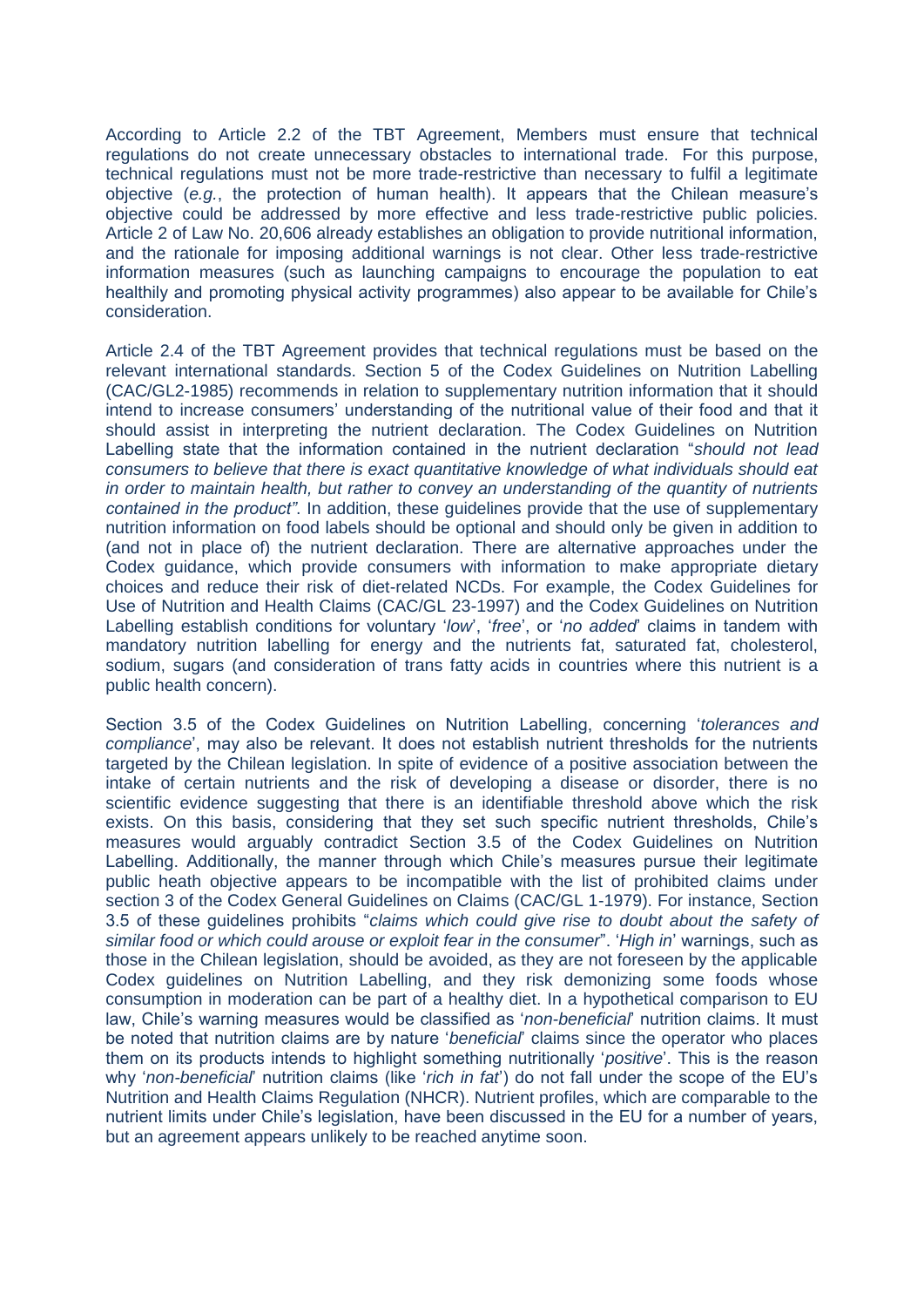Intellectual property rights may also be affected by Chile's measures. Article 20 of the TRIPs Agreement provides that the "*use of a trademark in the course of trade shall not be unjustifiably encumbered by special requirements, such as use with another trademark, use in a special form or use in a manner detrimental to its capability to distinguish the goods or services of one undertaking from those of other undertakings*". It has been argued at the TBT Committee that Chile's measure prohibiting the labelling and advertising (involving, for example, children's characters, animations, cartoons, animals and toys) for some products could have an impact on protected existing and future trademarks. On another note, the EU appears to consider that Chile's new rules, which affect a large number of products, could have a strong impact on trade flows and could be contrary to provisions of the EU-Chile Association Agreement concluded in 2002. Indeed, Article 18(1) of part I of the Agreement requires cooperation on standards, technical regulations and conformity assessment as a key objective in order to avoid and reduce technical barriers to trade and to ensure the satisfactory functioning of trade liberalisation.

As Chile has announced, the introduction of warning statements is only the first step. In fact, a proposal before the Chilean Parliament to amend Article 5 of Law 20,606 suggests that no foods be marketed where they exceed certain thresholds of fats, saturated fats, sugars and salt (*inter alia*, more than 10g/100g and more than 7.5g/100ml of sugar). On 12 November 2014, Chile has also been proposed to add to the prohibition to advertise '*unhealthy*' food when targeted at children under 14, the prohibition that advertising or publicity campaigns for any kind of '*unhealthy*' food be made at sports events. In a further move that beggars belief, the draft proposes to add to the *Food Health Regulation* the provision that salt dispensers may not be placed permanently on restaurants' tables or counters (unless the customer expressly requires one). Finally, on 7 May 2015, Chile introduced a new proposal amending Law 20,606 requiring that the labelling must also state whether the food is genetically modified or is free of such process. A possible mandatory '*GM-free*' wording would, in fact, be difficult to defend on nutritional grounds.

### **IV. Conclusions**

There is presently a trend in South and Central America to introduce food related measures with a public health objective. In 2013, Mexico approved a tax of one peso (*i.e.*, about EUR 5 cents) per litre of sugary drink sold, in an attempt to battle the country's obesity crisis. Reportedly, other countries in South and Central America have imposed taxes and banned fast food chains from using toys to promote meals for children. In this regard, Peru, Uruguay and Costa Rica excluded '*HFSS foods*' from public schools in 2012, while Ecuador imposed a traffic light system for purposes of food labelling. On the other hand, a number of initiatives at the state- and city-level have been established in the US, although there is no specific national food and health policy targeting NCDs. Notably, the City and County of San Francisco recently adopted legislation requiring adverts for sugar-sweetened beverages to include the warning "*Drinking beverages with added sugar(s) contributes to obesity, diabetes and tooth decay. This is a message from the City and County of San Francisco*". This measure was reportedly challenged on 24 July 2015 by the American Beverage Association (ABA), arguing that the rules violate the First Amendment of the US Constitution.

Traffic signs '*alerting*' consumers about HFSS foods appear to have become popular in some countries. In addition to '*traffic light labelling*', there are now "*STOP*" signs. In the next months, interested parties should continue to carefully assess measures that may, although pursuing a public health objective, hinder trade and discriminate against certain products. This applies to Chile's warning statements, but also to what other WTO Members may propose or introduce. The TBT Committee is the appropriate venue, where WTO Members can voice the concerns of their food industry. In the case of Chile's warning messages, some elements like the size, proportions and products covered appear to have been toned down. There is also the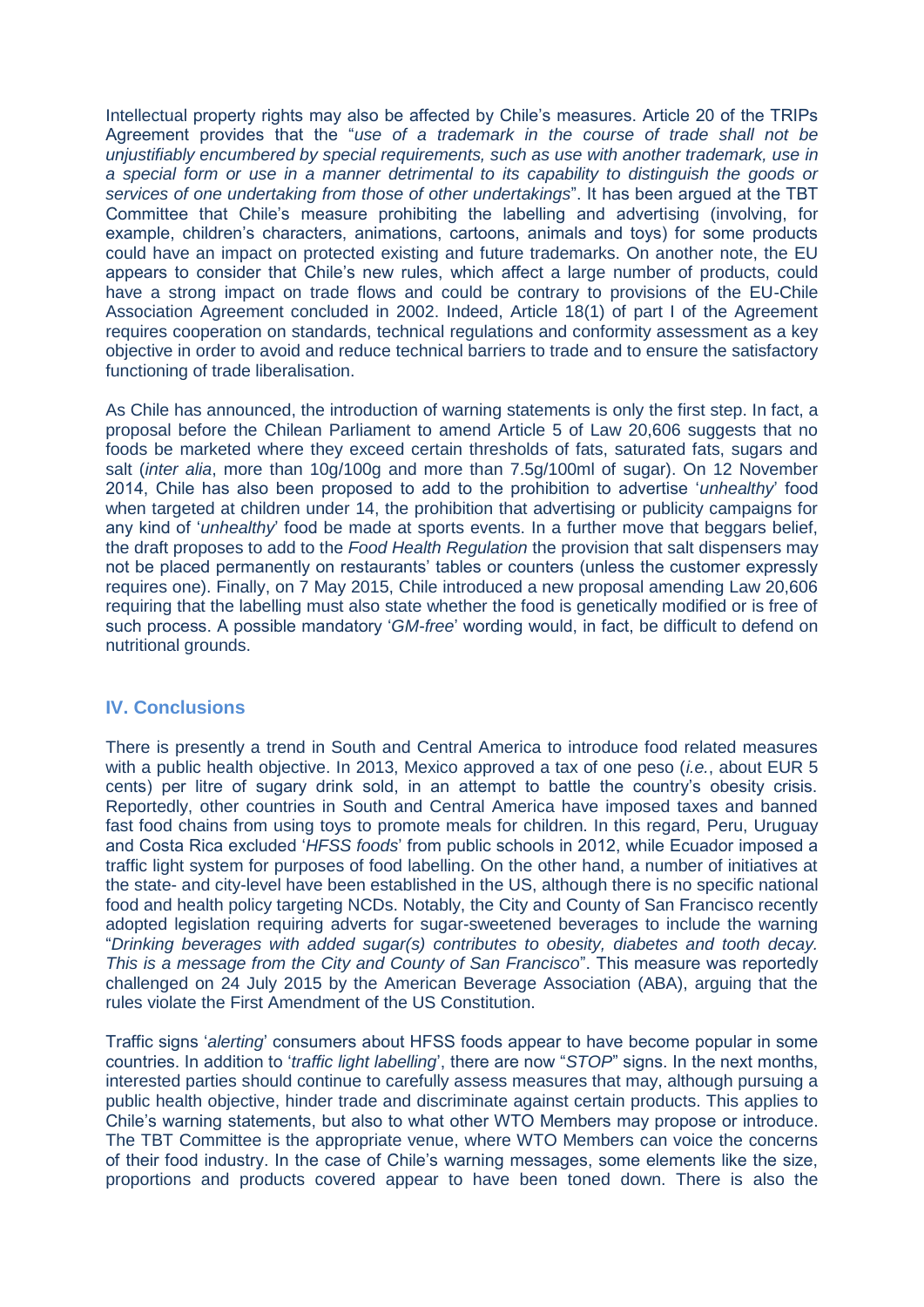possibility to use stickers. However, a black Stop sign with the text '*High in…*' the respective nutrient is nonetheless required for a number of products. Chile's measure may be inconsistent with provisions of the TRIPs Agreement and certain provisions of the TBT Agreement, in particular, Article 2.2 thereof, which provides that technical regulations need not create unnecessary obstacles to international trade and Article 2.4, which requires that technical regulations be based on the relevant international standards (*i.e.*, in this case the Codex Guidelines on Nutrition Labelling; Codex Guidelines for Use of Nutrition and Health Claims and Codex General Guidelines on Claims). Businesses and economic operators must monitor the results of the TBT Committee's discussions and systematically assist their governments and WTO representatives to ensure that adopted measures are fully within WTO law and minimally trade distortive.

### <span id="page-6-0"></span>**Recent actions at the international and domestic levels to combat illegal, unreported and unregulated fishing practices**

On 2 July 2015, Australia became the thirteenth State or regional economic integration organization to deposit an instrument ratifying, accepting, approving or acceding to (*i.e.*, implementing) the Agreement on Port State Measures to Prevent, Deter and Eliminate Illegal, Unreported and Unregulated Fishing (hereinafter, the Port State Measures Agreement) of the Food and Agriculture Organization (hereinafter, FAO) of the United Nations (hereinafter, UN). The ratification of the Port State Measures Agreement by Australia is just one of a number of recent developments that illustrate a growing effort to improve fisheries governance throughout the world.

The term illegal, unreported and unregulated (hereinafter, IUU) fishing refers to fishing that: (1) lacks authorisation, does not comply with conservation and management measures developed by regional fisheries management organisations (hereinafter, RFMOs), or violates national laws or international obligations (*i.e.*, is illegal); (2) is not properly reported under international, RFMO or national laws and regulations (*i.e.*, is unreported); and (3) is performed by vessels with no national flag or that jeopardise fish stocks (*i.e.*, is unregulated). The Port State Measures Agreement is part of the institutional framework on fisheries governance at the international level. Other treaties and agreements include the 1982 UN Convention on the Law of the Sea, the 1995 UN Fish Stocks Agreement and the 1995 FAO Code of Conduct for Responsible Fisheries. The Port State Measures Agreement is intended to build on these previous global instruments to add the first set of binding minimum standards specifically intended to combat IUU fishing. However, in order for the Port State Measures Agreement to enter into force, 25 signatories must implement its measures into their domestic legislation. Currently, only 13 signatories have done so, which, in addition to Australia, include Chile, the EU, Gabon, Iceland, Mozambique, Myanmar, New Zealand, Norway, Oman, the Seychelles, Sri Lanka and Uruguay.

Along with efforts at the multilateral level, it appears as though major importers of fishery products have also recently made efforts to combat IUU fishing at the domestic level. For example, on 17 June 2014, US President Barack Obama established the Presidential Task Force on Combating Illegal, Unreported, and Unregulated Fishing and Seafood Fraud. On 15 March 2015, said Task Force released an '*action plan*' that articulates the steps that US federal agencies will take to implement IUU fishing measures. The action plan includes 15 recommendations for the US Government to improve its governance of fishing practices, which address issues relating to international relationships, enforcement, partnerships and traceability in the following areas: (1) port state measures; (2) best practices; (3) maritime domain awareness; (4) free trade agreements; (5) fishery subsidies; (6) capacity building; (7) diplomatic priority; (8) information sharing; (9) customs mutual assistance agreements; (10) species name and code; (11) state and local enforcement; (12) enforcement authorities; (13) a partnerships forum; (14) seafood traceability; and (15) risk-based traceability.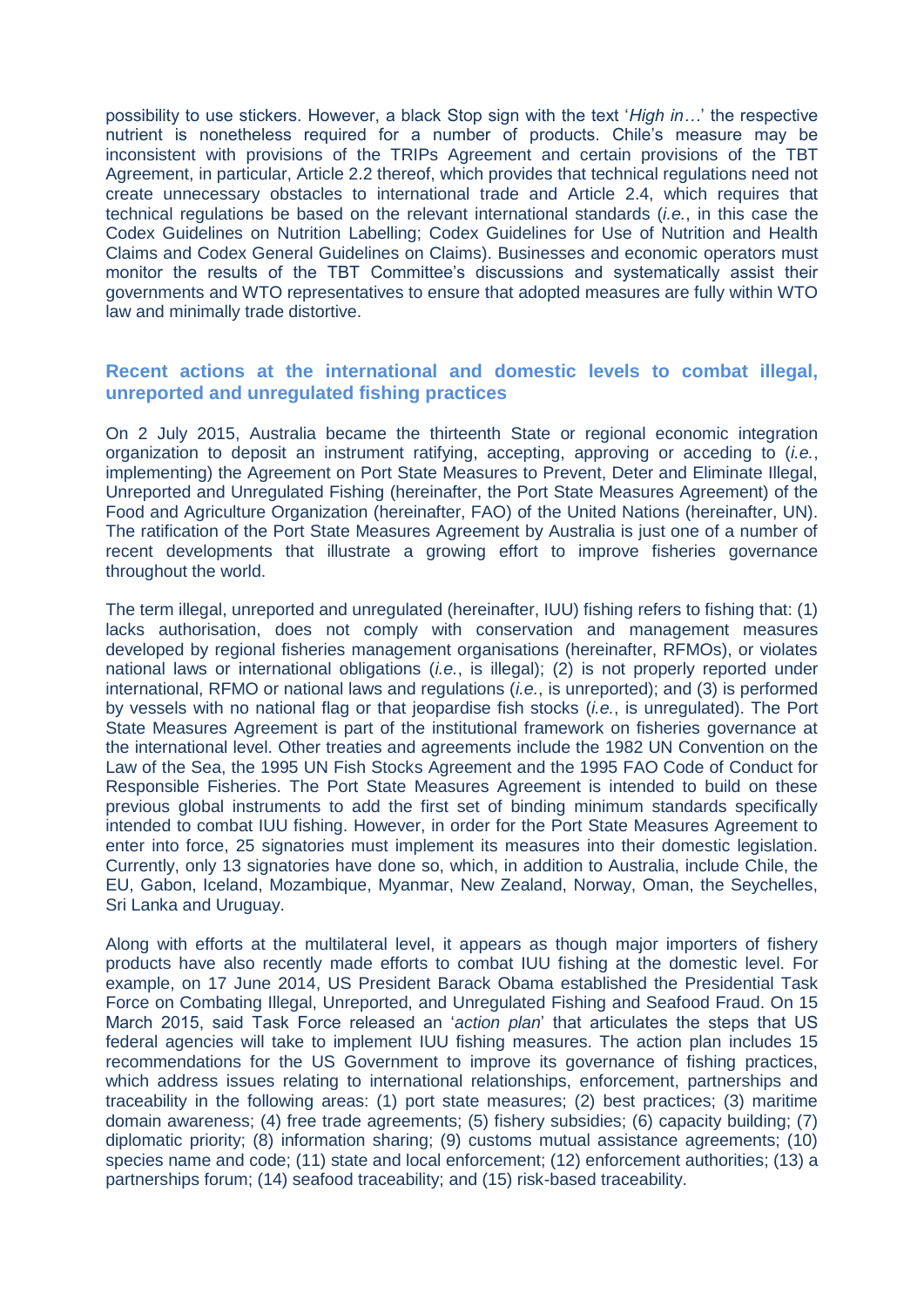The EU has arguably been more proactive, where *Council Regulation (EC) No. 1005/2008 of 29 September 2008 establishing a Community system to prevent, deter and eliminate illegal, unreported and unregulated fishing, amending Regulations (EEC) No. 2847/93, (EC) No. 1936/2001 and (EC) No. 601/2004 and repealing Regulations (EC) No. 1093/94 and (EC) No. 1447/1999* (hereinafter, the EU's IUU Fishing Regulation) has been in force since 1 January 2010. The EU's IUU Fishing Regulation was implemented under *Commission Regulation (EC) No. 1010/2009 of 22 October 2009 laying down detailed rules for the implementation of Council Regulation (EC) No. 1005/2008 establishing a Community system to prevent, deter and eliminate illegal, unreported and unregulated fishing* and aims at ensuring that no fishery products, which were caught illegally, enter the EU market. The EU's framework to combat IUU fishing, in part, requires flag States to certify the origin and legality of fishery products in order to fully trace all fishery products on the EU market, as a way to enforce the international institutional framework on the governance of fishery products. If a country is unable to conform to international rules, the EU Commission first attempts to cooperate and assist said country to improve its legal framework and practices, *via* a '*card*' system. If a country exporting to the EU is unable to certify the legality of its fisheries products, the EU Commission will '*preidentify*' said country as non-cooperating and open a 6-month formal dialogue to assist the country to improve its situation. This is referred to as being given a '*yellow card*' by the EU Commission. If said country improves its situation, the 6-month dialogue is extended and can eventually lead to the '*pre-identification*' status being removed, which is referred to as being '*green-carded*'. However, if the '*yellow-carded*' country does not adequately improve its situation, the Council of the European Union may formally identify it as being non-cooperative, and issue a '*red card*'. The issuance of a '*red-card*' results in a prohibition of fishery products imported directly or indirectly from a non-cooperating country (*i.e.*, this includes fishery products that are processed in a different country, but were caught by a vessel flying the flag of a '*non-cooperating*' country), and even triggers a fishing ban for EU vessels operating in that country's waters.

According to the EU Commission, as of April 2015, 91 countries have notified it that they have put in place the necessary legal instruments, dedicated procedures and appropriate administrative structures for the certification of catches by vessels flying their flag. Over 30 countries have improved their systems to combat IUU fishing due to cooperation with the EU under the '*card*' system. Current countries that the EU Commission has pre-identified as noncooperating (*i.e.*, are currently '*yellow-carded*') include Curacao, Ghana, Papua New Guinea, the Solomon Islands, Thailand, Tuvalu, Saint Kitts and Nevis, and Saint Vincent and the Grenadines. The previously '*yellow-carded*' countries of Fiji, Panama, the Philippines, South Korea, Togo and Vanuatu were recently '*green-carded*' following significant reforms to their fishery management systems. Belize, who had been '*red-carded*', had its trade ban lifted in October 2014 after it demonstrated a commitment to reforming its legal system and adopting new fisheries management rules. On the other hand, trade bans are still in place *vis-à-vis* fishery products from Cambodia, Guinea and Sri Lanka following '*red cards*' in 2014.

Of the countries listed above, Thailand has received notable attention, especially following comments by Gabriel Mato, Member of the European Parliament and rapporteur on the negotiations for the EU-Thailand Free Trade Agreement, which were formally launched on 6 March 2013 and are currently ongoing. MEP Mato stated that he would support the issuance of a '*red card*' to Thailand if its situation does not improve by October 2015, when the EU Commission is set to evaluate any progress made during the 6-month '*pre-identification*' period. Although the EU Commission did not formally '*yellow card*' Thailand until April 2015, its informal dialogue with Thailand dates back to 2011. *Commission Decision of 21 April 2015 on notifying a third country of the possibility of being identified as a non-cooperating third country in fighting illegal, unreported and unregulated fishing*, which served as formal notice to Thailand that it had been '*pre-identified*' as non-cooperating under the EU's IUU Fishing Regulation, described in detail the EU Commission's issues with Thailand's fisheries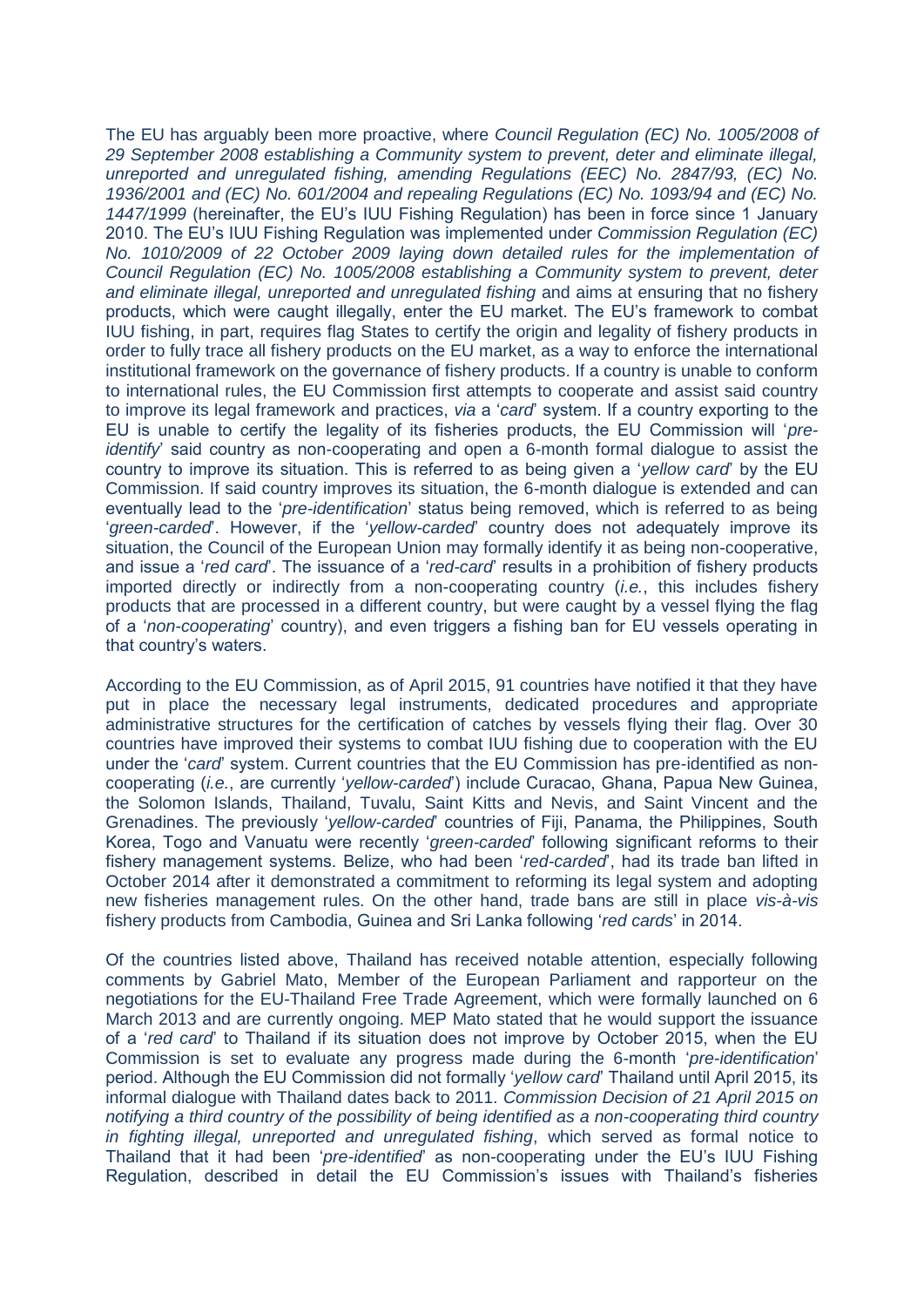monitoring, control and surveillance, including: (1) the recurrence of IUU vessels and IUU trade flows; (2) failure to discharge its duties under international law with respect to cooperation and enforcement efforts; and (3) failure to implement international rules. In addition, the EU Commission found that no tangible evidence existed to correlate Thailand's shortcomings in fisheries monitoring, control and surveillance with its status as a developing country. In response to the '*yellow card*' issued by the EU Commission, Thailand introduced rules that, in part, require all fishing vessels to have licenses, registered fishing equipment and navigation systems. In early July 2015, fishermen in over one-fourth of Thailand's provinces went on strike to protest against what they consider to be overly-burdensome regulations. However, if Thailand were to be unable to satisfy the EU Commission, the consequences could be significant for the continued export opportunities of its fishery industry. Statistics provided by the Directorate General for Trade of the EU Commission indicate that Thailand exported EUR 646 million in fishery products to the EU in 2014. Global exports of fishery products for Thailand, according to the Thai Frozen Foods Association, reached approximately USD 3 billion in 2014.

Efforts against IUU fishing are likely to continue to increase in the coming years, as IUU fishing still accounts for at least 15% of fish catches per year (*i.e.*, 11 to 26 million tonnes of fish caught). The global value of IUU fishing is estimated to be EUR 8-19 billion per year. Businesses and Governments that rely on the export of fishery products should continually monitor their legal frameworks and implementation efforts in order to ensure that they are not at risk of being listed as '*non-cooperating*' by major markets, such as the EU. Cooperation with relevant authorities is key, and solutions require a comprehensive legal and technical strategy, continuous engagement with the authorities of the importing countries, and well-conducted negotiation to ensure that the legitimate IUU objective can also factor-in the needs and constraints of producing countries' fishery sectors.

### <span id="page-8-0"></span>**The EU Commission issued its report on the public consultation for the definition of the criteria to identify endocrine disruptors**

On 24 July 2015, the EU Commission released its report on the public consultation to define criteria for identifying endocrine disruptors. The public consultation was launched on 29 September 2014 as part of an impact assessment carried out by the EU Commission to analyse different options for defining such criteria (see Trade Perspectives, Issue No. 22 of 28 November 2014). These criteria will have a direct impact on the framework for the authorisation and use in the EU of plant protection and biocidal products. They will also affect other areas of EU legislation containing specific provisions on endocrine disruptors.

The WHO's International Programme on Chemical Safety (WHO/IPCS) defines an endocrine disruptor as an "*exogenous substance or mixture that alters function(s) of the endocrine system and consequentially causes adverse health effects in an intact organism, or its progeny, or (sub)populations*". Provisions on endocrine disruptors are present in various pieces of EU legislation, although formal criteria for the identification of such substances have not been established. In relevant part, the Plant Protection Products Regulation (*i.e.*, *Regulation (EC) No. 1107/2009 of the European Parliament and of the Council concerning the placing of plant protection products on the market and repealing Council Directives 79/117/EEC and 91/414/EEC*) and the Biocidal Products Regulation (*i.e.*, *Regulation (EU) No. 528/2012 of the European Parliament and of the Council concerning the making available on the market and use of biocidal products*) establish rules for the approval of substances considered as endocrine disruptors and provide that, by December 2013, the EU Commission must establish scientific criteria for the determination of endocrine disrupting properties (pending the adoption of such criteria, *interim* criteria apply). Provisions on endocrine disruptors are also included in other EU legal instruments regulating the marketing and use of chemical substances (in the field of, *inter alia*, cosmetics, medical devices and water). These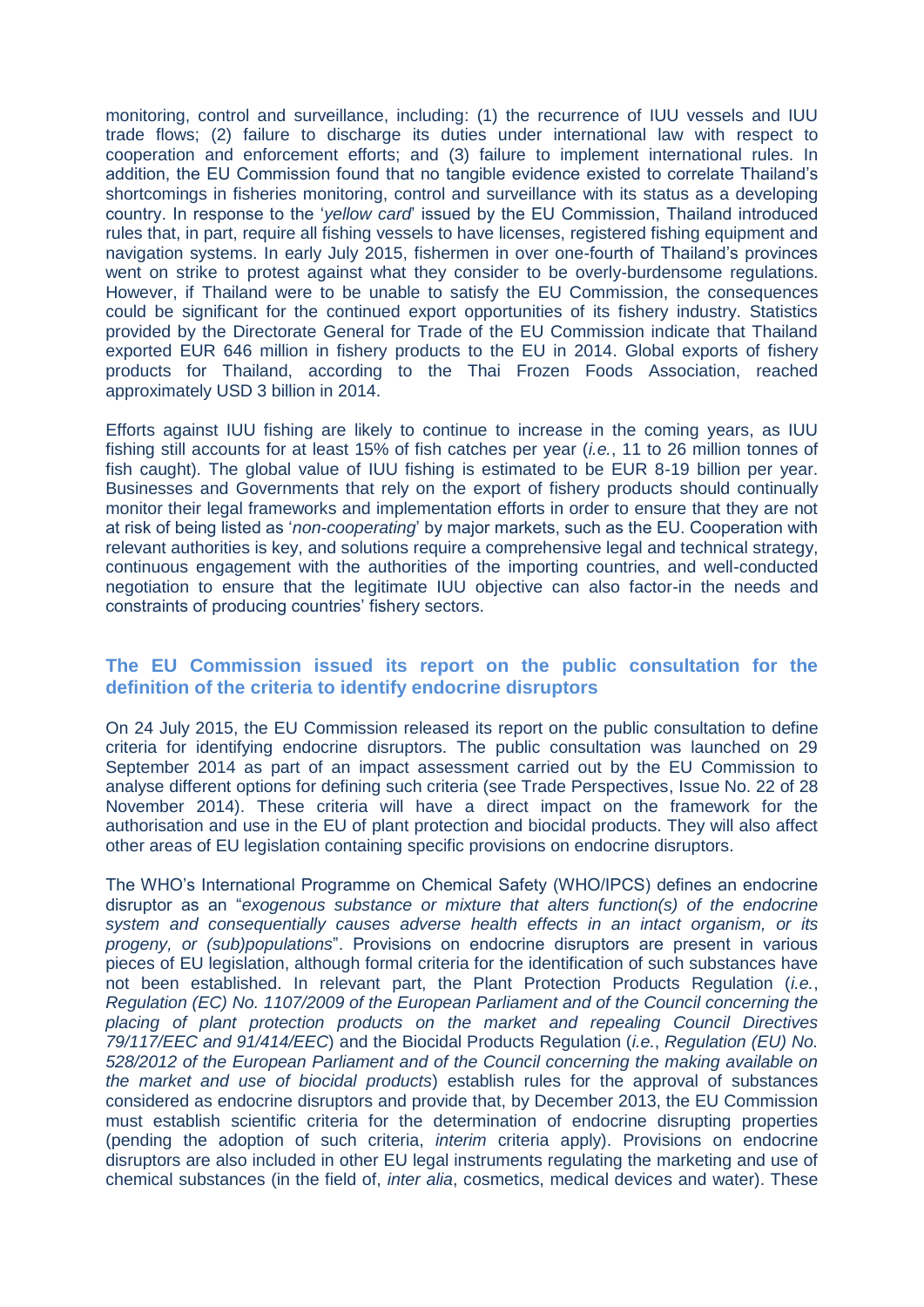provisions envisage, *inter alia*, a review of the regulation regarding endocrine disrupting properties (in the case of cosmetics); design, manufacture and labelling requirements (concerning medical devices); and the consideration of certain substances as main pollutants (with respect to water).

One of the key aspects of the ongoing process is determining whether the criteria for the identification of endocrine disrupters should be hazard-based or risk-based. These two drivers are broadly reflected in the four policy options that the EU Commission is considering, which are contained in a roadmap adopted in June 2014: 1) no specific criteria for endocrine disruptors (the *interim* criteria set in the Plant Protection Products Regulation and in the Biocidal Products Regulation would continue to apply); 2) use of the WHO/IPCS definition to identify endocrine disruptors; 3) use of the WHO/IPCS definition to identify endocrine disruptors and introduction of the additional categories of '*suspected endocrine disruptors*' and '*endocrine active substances*' based on the different strength of evidence for fulfilling the WHO/IPCS definition; and 4) use of the WHO/IPCS definition to identify endocrine disruptors and introduction of potency as an element of hazard characterisation.

In particular, a hazard-based approach appears to be specifically embraced in policy option 3. Under this option, the categories of '*suspected endocrine disruptors*' and '*endocrine active substances*' would cover, respectively: (i) substances for which there is some evidence for endocrine mediated adverse effects but such evidence is not sufficiently strong; and (ii) substances for which there is some *in vitro* or *in vivo* evidence indicating a potential for endocrine disruption mediated adverse effects in intact organisms and where evidence is not convincing for them to be classified as endocrine disruptors or suspected endocrine disruptors. Such approach would fail to include elements of hazard characterisation (*e.g.*, potency, lead toxicity, severity and irreversibility), exposure assessment and risk characterisation, which, according to the European Food Safety Authority's "*Scientific Opinion on the hazard assessment of endocrine disruptors: Scientific criteria for the identification of endocrine disruptors and appropriateness of existing methods for assessing effects mediated by these substances on human health and the environment*", issued in February 2013, should be taken into account in a risk assessment (see Trade Perspectives, Issue No. 22 of 28 November 2014), subjecting such substances to regulatory action even in the absence of strong or convincing evidence.

According to the EU Commission's report, a total of 27,087 responses to the public consultation were received from a wide range of stakeholders, including individuals, public authorities, research institutions, private companies, health institutions, agricultural producers, trade associations and NGOs.

A number of stakeholders expressed concerns on the use of hazard-based criteria, and called for the use of a risk-based approach that would take into consideration hazard characterisation elements such as potency of the substance, severity and irreversibility of the adverse effects in light of exposure to the substance. Responses from non-EU governments (including Argentina, Australia, Canada, New Zealand and the US) and authorities, as well as private stakeholders, including exporters of agricultural products to the EU, indicated that an hazard-based approach would be contrary to WTO rules, in particular, the WTO Agreement on Sanitary and Phytosanitary Measures (SPS Agreement) and the WTO TBT Agreement, which call for SPS measures and technical regulations to be based on science and on an assessment of the risks.

Indeed, the SPS Agreement requires that SPS measures adopted by WTO Members be based on a risk assessment, that they be applied to the extent necessary to protect human, animal or plant life or health, that they be based on scientific principles and that they not be maintained without sufficient scientific evidence. Similarly, the TBT Agreement requires that measures not be more trade-restrictive than necessary to achieve a legitimate objective (*e.g.*,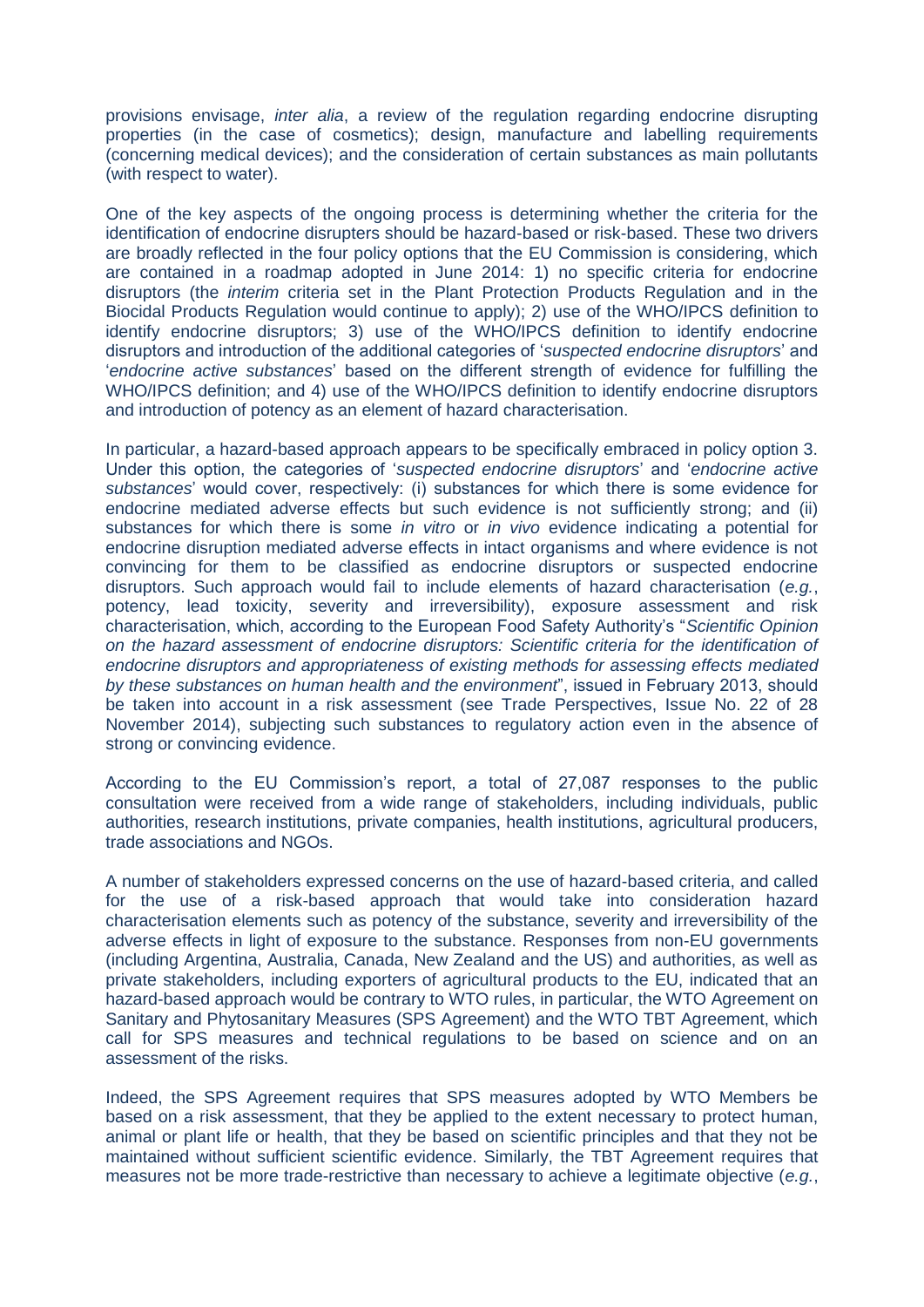human health or safety and environment protection), taking into account the risks that nonfulfilment would create. Concerns were raised that regulatory decisions based solely on the identification of a hazard would likely be more trade-restrictive than necessary to fulfil the legitimate objectives sought by the EU (*i.e.*, protection of human health and the environment) and would not be supported by scientific evidence.

The high number of responses to the consultation received serves as evidence of the huge impact that this regulatory process stands to have on several areas (human health, the environment, as well as trade and agricultural production, *inter alia*) and for a wide range of stakeholders. The criteria chosen will have an impact on the availability of a number of plant protection products in the EU market, affecting farmers' ability to control pests and diseases of their crops, especially where there are no or few alternative products. Imports of agricultural products into the EU will also be affected if the EU framework is to require exporters to comply with allowed levels of residues of substances based on default values, rather than an evaluation of the risks. Third-country exporters (represented by, *inter alia*, the Brazilian Confederation of Agriculture and Livestock, the Grape Growers' Federation of India, the Citrus Growers Association of South Africa, Pulse Canada, the Thai Mango Association and the Thai Chamber of Commerce) have voiced concerns about the impact that hazard-based criteria stand to have on their exports to the EU, and call for the EU to adopt measures having the least trade-restrictive impact on agricultural products.

While pursuing the legitimate objective of the protection of human health, the EU Commission may need to factor-in these views, together with scientific evidence and all other elements in its work to define criteria for endocrine disruptors. All interested parties should continue to follow closely this regulatory process and represent their views to the EU regulator.

## <span id="page-10-0"></span>**Recently Adopted EU Legislation**

### **Market Access**

- *[Decision No. 3/2015 of the Joint Implementation Committee set up by the](http://eur-lex.europa.eu/legal-content/EN/AUTO/?uri=uriserv:OJ.L_.2015.213.01.0011.01.ENG)  [Voluntary Partnership Agreement between the European Union, of the one part,](http://eur-lex.europa.eu/legal-content/EN/AUTO/?uri=uriserv:OJ.L_.2015.213.01.0011.01.ENG)  [and the Republic of Indonesia, of the other part of 8 July 2015 adopting](http://eur-lex.europa.eu/legal-content/EN/AUTO/?uri=uriserv:OJ.L_.2015.213.01.0011.01.ENG)  [amendments to the Annexes I, II, and V of the Agreement \[2015/1382\]](http://eur-lex.europa.eu/legal-content/EN/AUTO/?uri=uriserv:OJ.L_.2015.213.01.0011.01.ENG)*
- *[Decision No. 1 of the EU-Korea Committee on Trade in Goods of 28 May 2015](http://eur-lex.europa.eu/legal-content/EN/AUTO/?uri=uriserv:OJ.L_.2015.219.01.0017.01.ENG)  [on the adoption of the rules for Tariff Rate Quota administration and](http://eur-lex.europa.eu/legal-content/EN/AUTO/?uri=uriserv:OJ.L_.2015.219.01.0017.01.ENG)  [implementation \[2015/1412\]](http://eur-lex.europa.eu/legal-content/EN/AUTO/?uri=uriserv:OJ.L_.2015.219.01.0017.01.ENG)*

## **Trade Remedies**

- *[Commission Implementing Regulation \(EU\) 2015/1507 of 9 September 2015](http://eur-lex.europa.eu/legal-content/EN/AUTO/?uri=uriserv:OJ.L_.2015.236.01.0001.01.ENG)  [amending Council Implementing Regulation \(EU\) No. 1371/2013 extending a](http://eur-lex.europa.eu/legal-content/EN/AUTO/?uri=uriserv:OJ.L_.2015.236.01.0001.01.ENG)  [definitive anti-dumping duty imposed on imports of certain open mesh fabrics of](http://eur-lex.europa.eu/legal-content/EN/AUTO/?uri=uriserv:OJ.L_.2015.236.01.0001.01.ENG)  [glass fibres originating in the People's Republic of China to imports consigned,](http://eur-lex.europa.eu/legal-content/EN/AUTO/?uri=uriserv:OJ.L_.2015.236.01.0001.01.ENG)  [inter alia, from India, whether declared as originating in India or not](http://eur-lex.europa.eu/legal-content/EN/AUTO/?uri=uriserv:OJ.L_.2015.236.01.0001.01.ENG)*
- *[Commission Implementing Regulation \(EU\) 2015/1483 of 1 September 2015](http://eur-lex.europa.eu/legal-content/EN/AUTO/?uri=uriserv:OJ.L_.2015.228.01.0001.01.ENG)  [amending Council Implementing Regulation \(EU\) No. 1106/2013 imposing a](http://eur-lex.europa.eu/legal-content/EN/AUTO/?uri=uriserv:OJ.L_.2015.228.01.0001.01.ENG)  [definitive anti-dumping duty and collecting definitively the provisional duty](http://eur-lex.europa.eu/legal-content/EN/AUTO/?uri=uriserv:OJ.L_.2015.228.01.0001.01.ENG)  [imposed on imports of certain stainless steel wires originating in India following](http://eur-lex.europa.eu/legal-content/EN/AUTO/?uri=uriserv:OJ.L_.2015.228.01.0001.01.ENG)  [and absorption reinvestigation pursuant to Article 12 of Council Regulation \(EC\)](http://eur-lex.europa.eu/legal-content/EN/AUTO/?uri=uriserv:OJ.L_.2015.228.01.0001.01.ENG)  [No. 1225/2009](http://eur-lex.europa.eu/legal-content/EN/AUTO/?uri=uriserv:OJ.L_.2015.228.01.0001.01.ENG)*